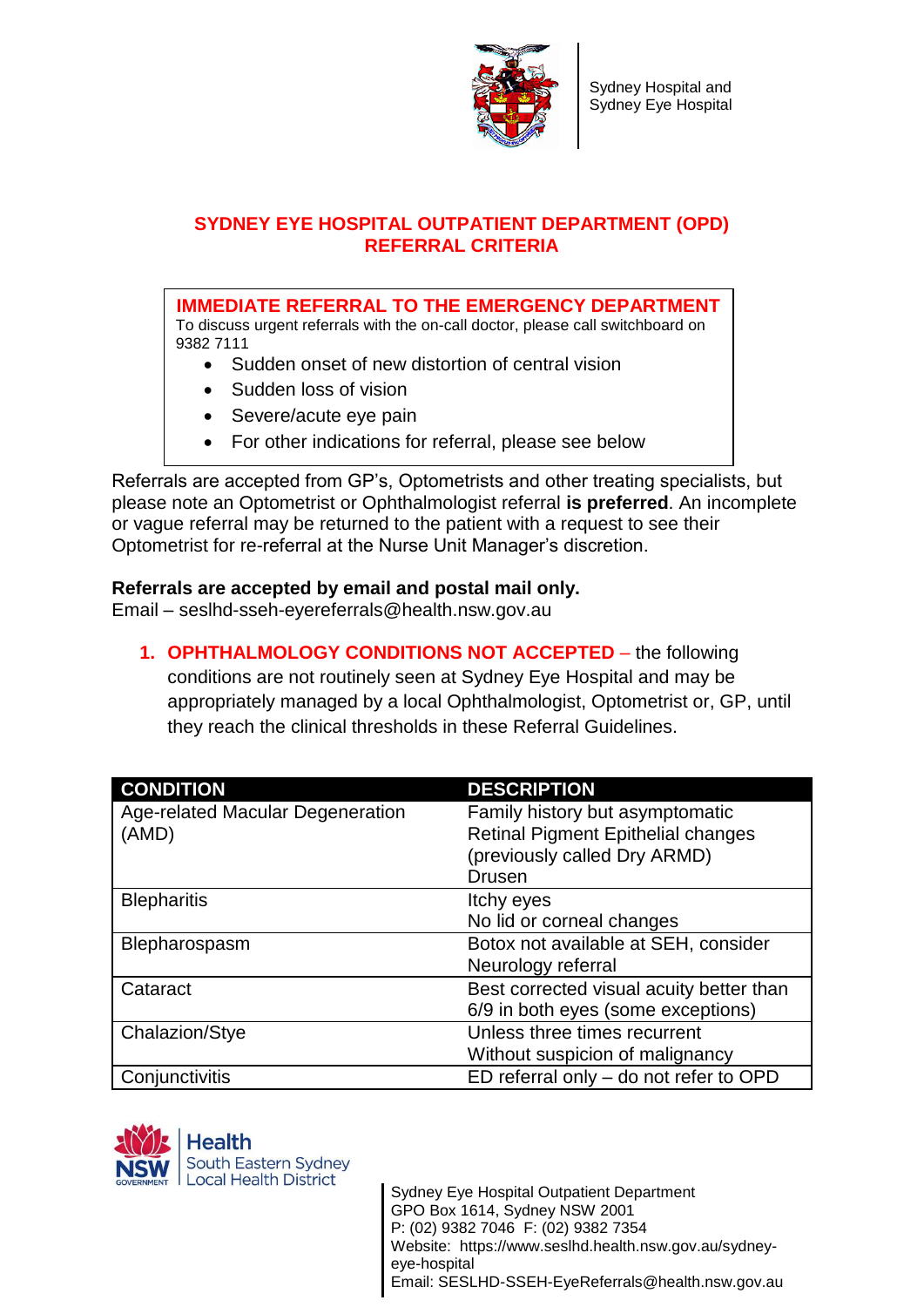

| Diabetic Eye Check                   | Newly diagnosed or established for<br>routine fundus exam/screening<br>Non-proliferative (background) diabetic |
|--------------------------------------|----------------------------------------------------------------------------------------------------------------|
|                                      | retinopathy (minimal to mild)                                                                                  |
| Dermatochalasis (Excess Eyelid Skin) | Not obscuring visual axis                                                                                      |
|                                      | Not resting on the lashes in straight                                                                          |
|                                      | ahead gaze                                                                                                     |
| Dry Eye                              | Without trial of topical lubricants                                                                            |
| Ectropion                            | Mild                                                                                                           |
|                                      | Without conjunctival involvement                                                                               |
| Epiphora (Watery Eye)                | Intermittent watery eye                                                                                        |
|                                      | Not requiring surgical intervention                                                                            |
| <b>Epiretinal Membrane (ERM)</b>     | Asymptomatic                                                                                                   |
|                                      | VA 6/9 or better                                                                                               |
|                                      | No significant distortion                                                                                      |
| <b>Flashes and Floaters</b>          | Consider ED referral if not longstanding                                                                       |
|                                      | or history of retinal detachment/tear                                                                          |
| Headache                             | Migraine with no ophthalmic symptoms                                                                           |
|                                      | Long-standing migraine with aura                                                                               |
|                                      | Tension headache with no ophthalmic                                                                            |
|                                      | symptoms                                                                                                       |
| <b>Lid Lesions</b>                   | Small benign lesions                                                                                           |
|                                      | <b>BCC/SCC</b> accepted                                                                                        |
| Paediatric                           | Squint/strabismus/refractive referrals                                                                         |
|                                      | only                                                                                                           |
|                                      | No lumps/bumps                                                                                                 |
| Pterygium                            | Asymptomatic or symptoms treatable                                                                             |
|                                      | with topical therapy, vision unaffected                                                                        |
|                                      | and/or does not require surgery                                                                                |
| <b>Red Eye</b>                       | $ED$ referral if acute $-$ do not refer to                                                                     |
|                                      | <b>OPD</b>                                                                                                     |
| Refraction                           | For glasses check                                                                                              |
|                                      | Refractive laser surgery (LASIK)                                                                               |
| Trichiasis                           | With no corneal involvement                                                                                    |
|                                      | Removal of eyelashes                                                                                           |

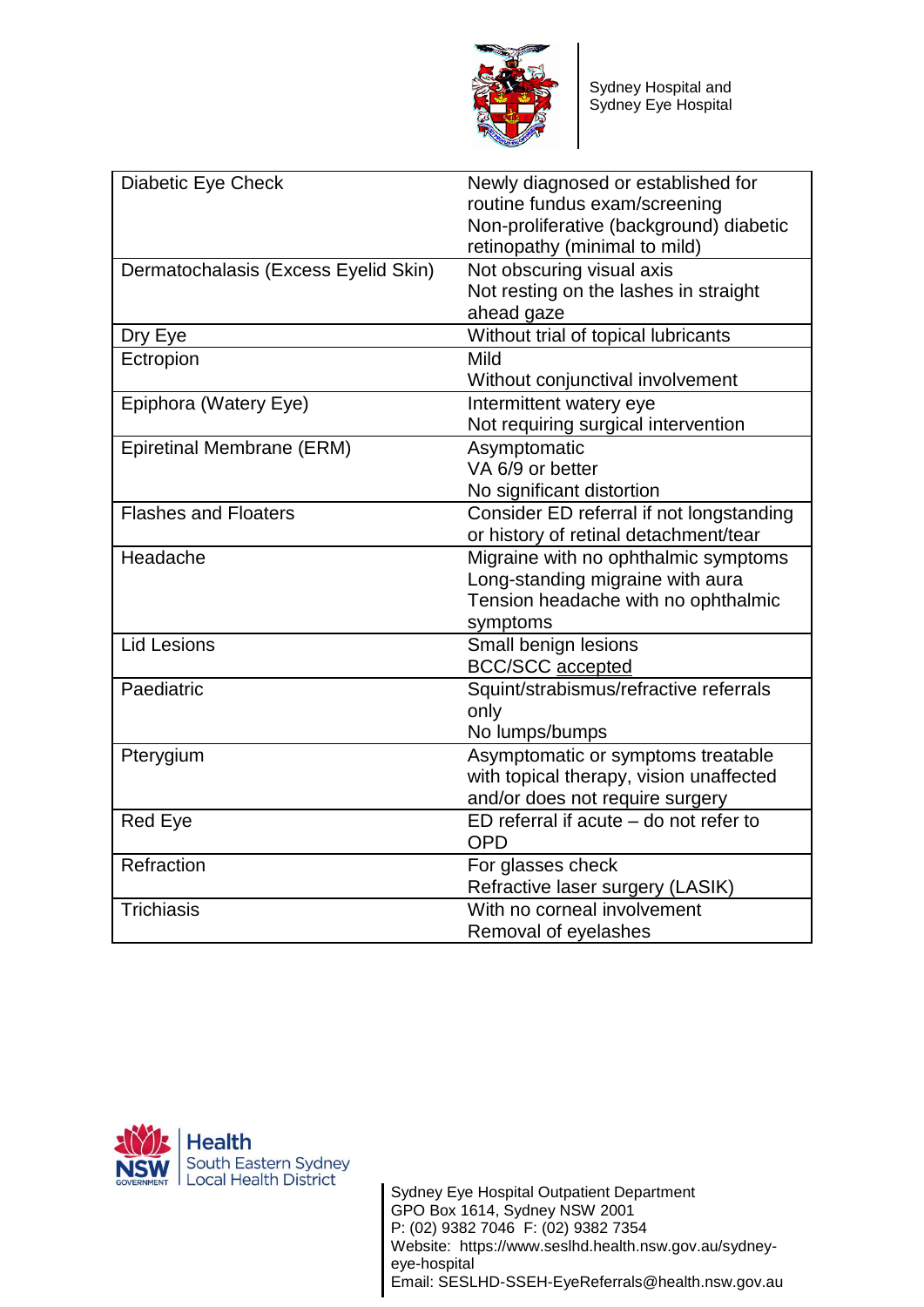

## **SYDNEY EYE HOSPITAL OUTPATIENT DEPARTMENT REFERRAL GUIDELINES**

| <b>Diagnoses</b>                                                                                 | <b>Threshold criteria</b>                                                                                                                                                                                                                                                                                                                            | <b>Timeframe for</b>                                                                                                                                                                                                                          |
|--------------------------------------------------------------------------------------------------|------------------------------------------------------------------------------------------------------------------------------------------------------------------------------------------------------------------------------------------------------------------------------------------------------------------------------------------------------|-----------------------------------------------------------------------------------------------------------------------------------------------------------------------------------------------------------------------------------------------|
|                                                                                                  |                                                                                                                                                                                                                                                                                                                                                      | clinic appointment                                                                                                                                                                                                                            |
| <b>AMD</b><br>Choroidal<br>neovascularisation<br>(CNV), or 'wet' AMD<br>No 'dry' AMD<br>accepted | Optometrist/Ophthalmologist<br>referral only, including BCVA, retinal<br>imaging/OCT, treating<br>Ophthalmologist report outlining<br>treatment regime and history                                                                                                                                                                                   |                                                                                                                                                                                                                                               |
|                                                                                                  | CNV or 'wet' AMD                                                                                                                                                                                                                                                                                                                                     | Urgent treatment for<br>those not already<br>receiving anti-VEGF<br>treatment privately<br>- each case<br>individually triaged<br>by fellow or MR<br>consultant<br>Routine treatment<br>for those already<br>receiving anti-VEGF<br>treatment |
| <b>Cataract</b>                                                                                  | Optometrist/Ophthalmologist<br>referral only, including BCVA,<br>impact of symptoms, social<br>circumstances, whether first or<br>second eye, impact on drainage<br>angle<br>Better than or equal to 6/12 in<br>cataract affected eye with no<br>disabling symptoms<br>Worse than or equal to 6/12 in one<br>affected eye with disabling<br>symptoms | <b>IOL Waitlist</b><br>Cataract pre-<br>assessment clinic<br>(CPAC) 6-9/12                                                                                                                                                                    |
|                                                                                                  |                                                                                                                                                                                                                                                                                                                                                      |                                                                                                                                                                                                                                               |

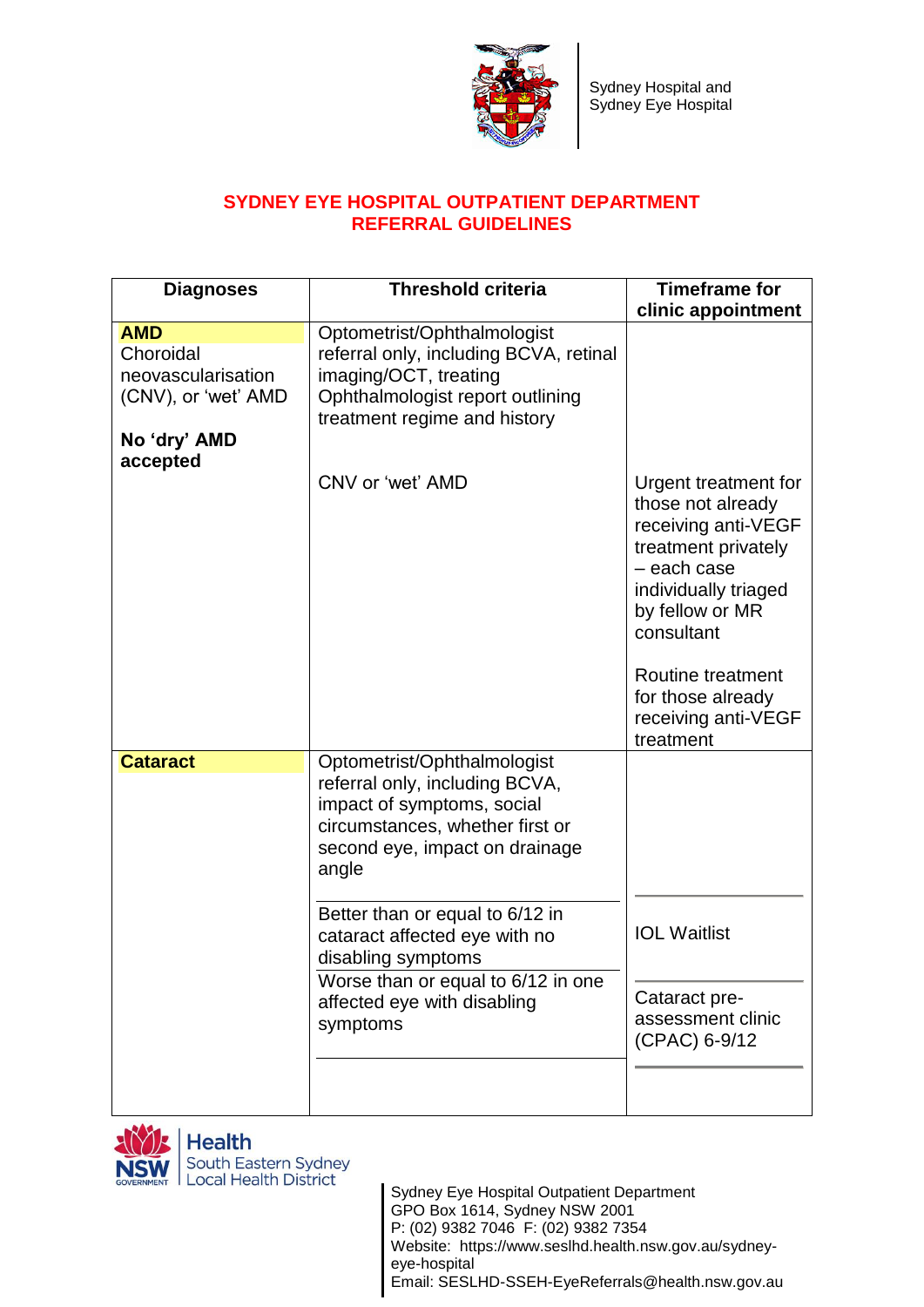

|                                                                         | Worse than or equal to 6/15 in<br>cataract affected eye                                       | <b>CPAC 4-6/12</b>                          |
|-------------------------------------------------------------------------|-----------------------------------------------------------------------------------------------|---------------------------------------------|
|                                                                         | Worse than 6/9 vision and a<br>professional driver                                            | CPAC 6-9/12                                 |
|                                                                         | Only functional eye or high falls risk<br>Anisometropia 3.0dipotres or more<br>White cataract | <b>CPAC 3/12</b>                            |
| <b>Posterior Capsular</b><br>Opacity                                    |                                                                                               | General clinic next<br>avail                |
| <b>Corneal</b>                                                          | Optometrist/Ophthalmologist                                                                   |                                             |
| Corneal<br>decompensation<br>(Bullous or<br>endothelial<br>keratopathy) | referral only                                                                                 | Urgent cornea clinic                        |
| Fuch's dystrophy                                                        |                                                                                               | Semi-urgent cornea<br>clinic                |
| <b>Keratitis</b>                                                        | Red/irritated/reduced vision                                                                  | <b>Refer to ED</b>                          |
| Pterygium/Pinguecul<br>a                                                | Symptomatic - red/irritated/risk to<br>vision                                                 | Routine cornea<br>clinic                    |
| Keratoconnus                                                            | With hydrops<br>Without hydrops                                                               | Refer to ED<br>Semi-urgent cornea<br>clinic |
| Dry Eye                                                                 | Worsening despite standard<br>treatment                                                       | Routine cornea<br>clinic                    |
| Ocular squamous<br>neoplasia (OSSN) or<br>new pigmented<br>lesions      |                                                                                               | Semi-urgent cornea                          |
| <b>Diabetic Eye</b><br><b>Disease</b>                                   | Optometrist/Ophthalmologist<br>referral only                                                  |                                             |



**Health** South Eastern Sydney<br>Local Health District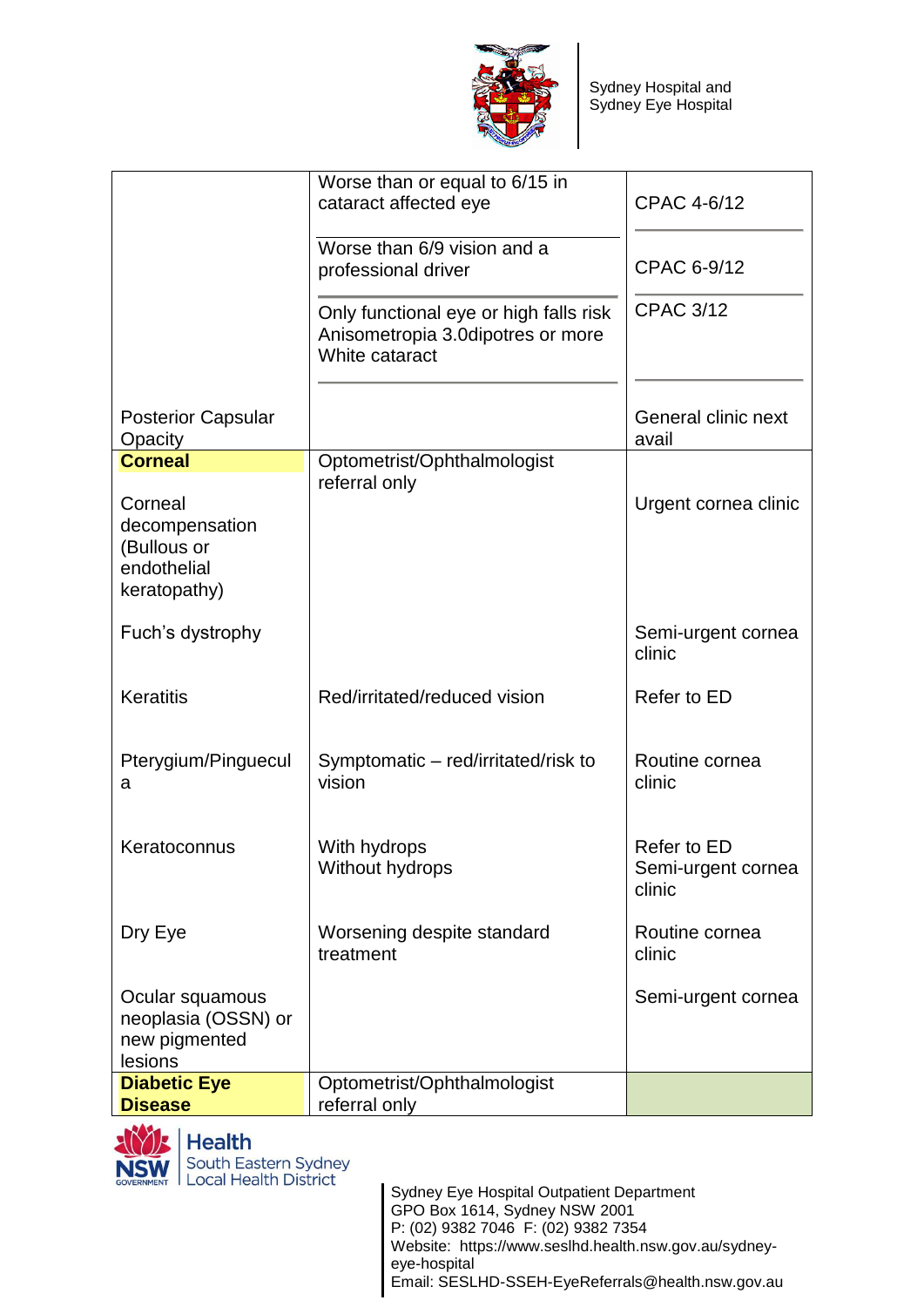

|                                                                 | Retinal assessment including BCVA<br>and refraction, Retinal imaging/OCT      |                                             |
|-----------------------------------------------------------------|-------------------------------------------------------------------------------|---------------------------------------------|
|                                                                 |                                                                               |                                             |
| Diabetic Retinopathy                                            |                                                                               |                                             |
| <b>Diabetic Macular</b><br>Oedema                               |                                                                               |                                             |
| <b>Vitreous</b>                                                 |                                                                               |                                             |
| Haemorrhage<br><b>Diplopia</b>                                  | Acute onset                                                                   | Refer to ED                                 |
| <b>Eye</b>                                                      |                                                                               |                                             |
| <b>Infections/Inflamma</b>                                      |                                                                               |                                             |
| tion<br>Viral/bacterial<br>conjunctivitis                       | Red eye/reduced vision/discharge                                              | Refer to ED                                 |
| Suspected<br>uveitis/iritis                                     | Decreased vision/elevated<br>IOP/unilateral                                   | Refer to ED                                 |
| <b>Suspected herpes</b>                                         |                                                                               | Refer to ED                                 |
| simplex infection<br>Suspected corneal<br>ulcer                 | Red eye, history of herpes, with or<br>without reduced vision                 | Refer to ED                                 |
| Infection                                                       |                                                                               | Refer to ED                                 |
| Suspected herpes<br>zoster ophthalmicus<br>with eye involvement | Vesicular rash, pain on forehead,<br>red eye                                  | Refer to ED                                 |
| Suspected<br>endophthalmitis                                    | Recent surgery or intravitreal<br>infection, red eye, pain, blurred<br>vision | Refer to ED                                 |
| <b>Allergic Eye Disease</b>                                     | Severe or with decreased vision<br>Severe itch<br>Associated with atopy       |                                             |
|                                                                 | Children<br><b>Adults</b>                                                     | Refer to ED<br>Semi-urgent<br>cornea clinic |
| <b>Punctal stenosis</b>                                         | Watery eye                                                                    | Routine<br>Oculoplastics clinic             |

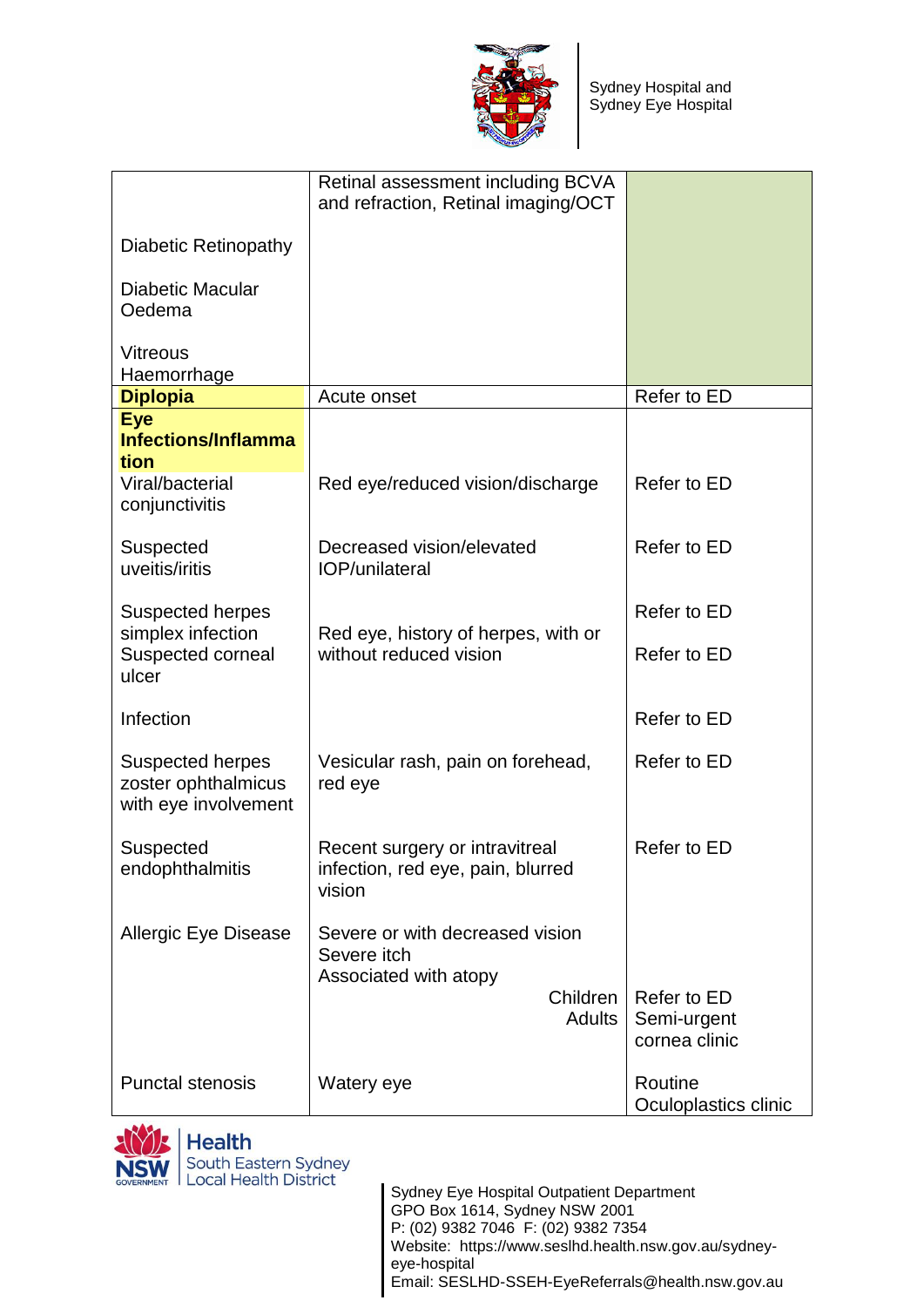

| Peri-orbital (Pre-<br>septal) and Orbital<br>cellulitis | Puffy eye, swollen lid++, unable to<br>open eye, diplopia, loss of vision                                 |                                                           |
|---------------------------------------------------------|-----------------------------------------------------------------------------------------------------------|-----------------------------------------------------------|
| <b>Eyelids</b>                                          | GP/Optometrist/Ophthalmologist<br>referral                                                                |                                                           |
| Blepharospasm                                           | Constant - see exclusion criteria<br>above                                                                | Semi-urgent<br>oculoplastic                               |
| <b>Blepharitis</b>                                      | Severe and persistent with corneal<br>and/or lid changes                                                  | Routine cornea<br>clinic                                  |
| Ectropion/Entropion                                     | With conjunctival involvement or lid<br>irritation                                                        | Semi-urgent<br>oculoplastic                               |
|                                                         | Unmanageable pain/Corneal<br>damage                                                                       | <b>Urgent oculoplastic</b>                                |
| Dermatochalasis                                         | Obscuring visual axis, resting on<br>lashes in straight ahead gaze                                        | Routine oculoplastic                                      |
| <b>Ptosis</b>                                           | Sudden onset with diplopia<br>Unilateral with neurological signs<br>Unilateral without neurological signs | Refer to ED<br>Refer to ED<br>Semi-urgent<br>oculoplastic |
|                                                         | Bilateral long standing ptosis                                                                            | Routine oculoplastic                                      |
| <b>Chalazion/Stye</b>                                   | Three times re-current                                                                                    | Semi-urgent                                               |
|                                                         | Suspicion of malignancy                                                                                   | oculoplastic<br>Urgent oculoplastic                       |
| <b>Lid Lesions</b>                                      | BCC/SCC/non-specific, increasing<br>in size or changing in colour                                         | <b>Urgent oculoplastic</b>                                |
| Prosthesis                                              | Non-specific, not increasing in size<br>or changing in colour                                             | Routine oculoplastic                                      |
|                                                         | Infection<br>Poor fit, needs replacement (10+<br>years)                                                   | <b>Urgent oculoplastic</b><br>Routine oculoplastic        |

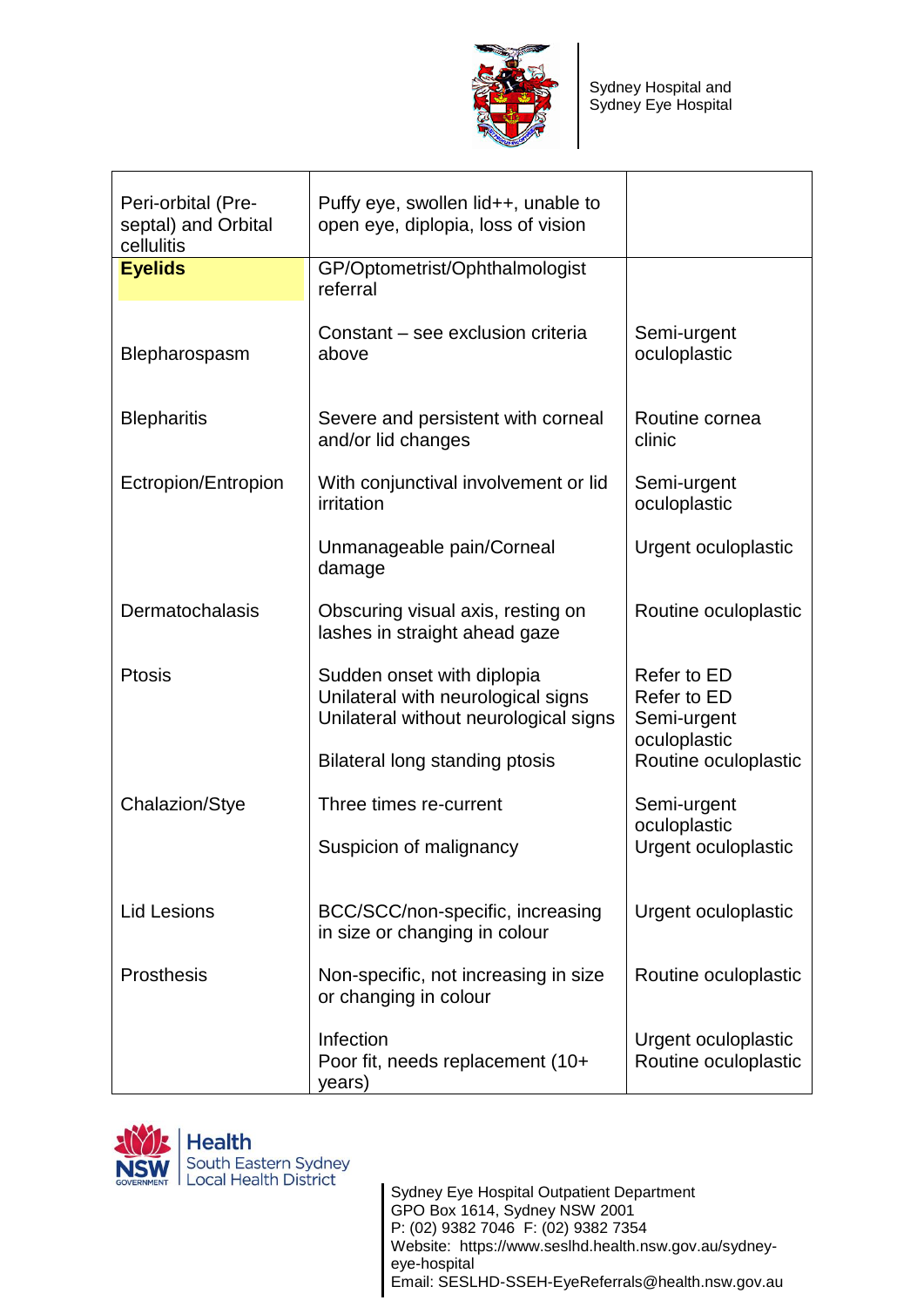

| <b>Eye</b>                                                           | GP/Optometrist/Ophthalmologist                                                                                                                                                                                                                                                                                     |                                                                |
|----------------------------------------------------------------------|--------------------------------------------------------------------------------------------------------------------------------------------------------------------------------------------------------------------------------------------------------------------------------------------------------------------|----------------------------------------------------------------|
| <b>Pain/Discomfort</b><br>Corneal or sub-tarsal<br>foreign body (FB) | referrals                                                                                                                                                                                                                                                                                                          | Refer to ED                                                    |
| Contact lens wearer                                                  |                                                                                                                                                                                                                                                                                                                    | Refer to ED                                                    |
| <b>Corneal ulcer</b>                                                 |                                                                                                                                                                                                                                                                                                                    | Refer to ED                                                    |
| <b>Acute Angle Closure</b><br>Glaucoma (AACG)                        | See 'Acute Glaucoma'                                                                                                                                                                                                                                                                                               |                                                                |
| Proptosis                                                            | Acute, chronic, endocrine related.<br>Red eye with pain, pain on eye<br>movements, reduction in vision                                                                                                                                                                                                             | Refer to ED                                                    |
|                                                                      | Orbital mass                                                                                                                                                                                                                                                                                                       | <b>Urgent ocular</b><br>oncology clinic                        |
| <b>Optic Neuritis</b>                                                |                                                                                                                                                                                                                                                                                                                    | Refer to ED                                                    |
| Pain on eye<br>movements                                             | With or without reduced vision                                                                                                                                                                                                                                                                                     | Refer to ED                                                    |
| <b>Glaucoma</b>                                                      | Optometrist/Ophthalmologist<br>referral only, including BCVA,<br>refraction, IOP, visual field tests and<br>disc assessment (fundus imaging).<br>All new glaucoma referrals<br>require full Orthoptic workup at<br><b>SEH prior to allocation to clinic</b><br>unless otherwise indicated by<br>fellow/Consultant. |                                                                |
| Glaucoma                                                             | With evidence of progression                                                                                                                                                                                                                                                                                       | Semi-urgent<br>glaucoma                                        |
| Increased IOP                                                        | Uncontrolled IOP > 26mmHg<br>Controlled IOP, not under care of<br>private Ophthalmologist<br>Controlled IOP, under care of<br>private Ophthalmologist (wanting to<br>transfer care into public system)                                                                                                             | Urgent glaucoma<br>Semi-urgent<br>glaucoma<br>Routine glaucoma |

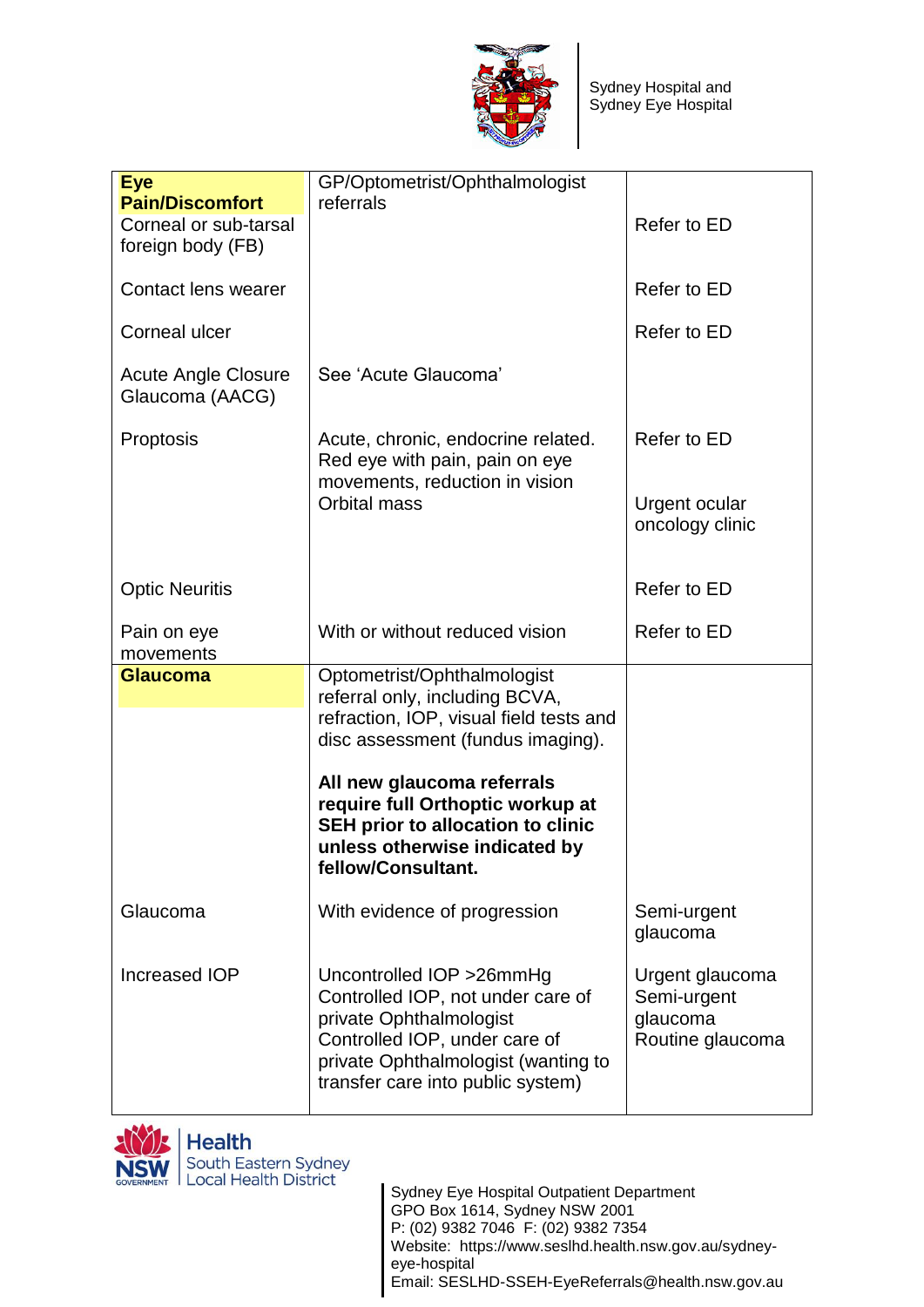

| Narrow angles                                                | With controlled IOP                                                                                                                                          | Routine<br>glaucoma/general                          |
|--------------------------------------------------------------|--------------------------------------------------------------------------------------------------------------------------------------------------------------|------------------------------------------------------|
| Advanced/End-Stage<br>Glaucoma                               |                                                                                                                                                              | Urgent glaucoma                                      |
| <b>Acute Glaucoma</b>                                        | History of glaucoma, red painful<br>eye, significant reduction in vision or<br>loss of vision, photophobia, partly<br>opaque cornea, hard and tender<br>eye. | Refer to ED                                          |
| <b>Headache</b>                                              | GP/Optometrist/Ophthalmologist                                                                                                                               |                                                      |
|                                                              | referrals                                                                                                                                                    |                                                      |
| Raised intracranial<br>pressure                              | +/- neurological signs                                                                                                                                       | Refer to ED                                          |
| <b>Giant cell arteritis</b>                                  | $+/-$ vision loss, if pathology is<br>suspected with confirmatory<br>signs/symptoms e.g. raised<br><b>ESR/CRP</b>                                            | Refer to ED                                          |
| Headache with ocular<br>pathology                            | Red eye, epiphora, proptosis, with<br>diplopia or loss of vision<br>And/or papilloedema                                                                      | Refer to ED                                          |
| <b>Retinal Disorders</b>                                     | Optometrist/Ophthalmologist<br>referral only                                                                                                                 |                                                      |
| Epiretinal membrane<br>(ERM)                                 | Symptomatic VA worse than 6/12<br>Patient wanting surgery                                                                                                    | <b>Routine VR clinic</b>                             |
| Macular hole                                                 | <b>Partial thickness</b><br><b>Full thickness</b>                                                                                                            | <b>Routine VR clinic</b><br>Semi-urgent VR<br>clinic |
| Retinal vein/artery<br>occlusion<br>Central<br><b>Branch</b> |                                                                                                                                                              | Refer to ED                                          |
|                                                              |                                                                                                                                                              | <b>Routine Inherited</b><br>Eye Disease (Grigg)      |

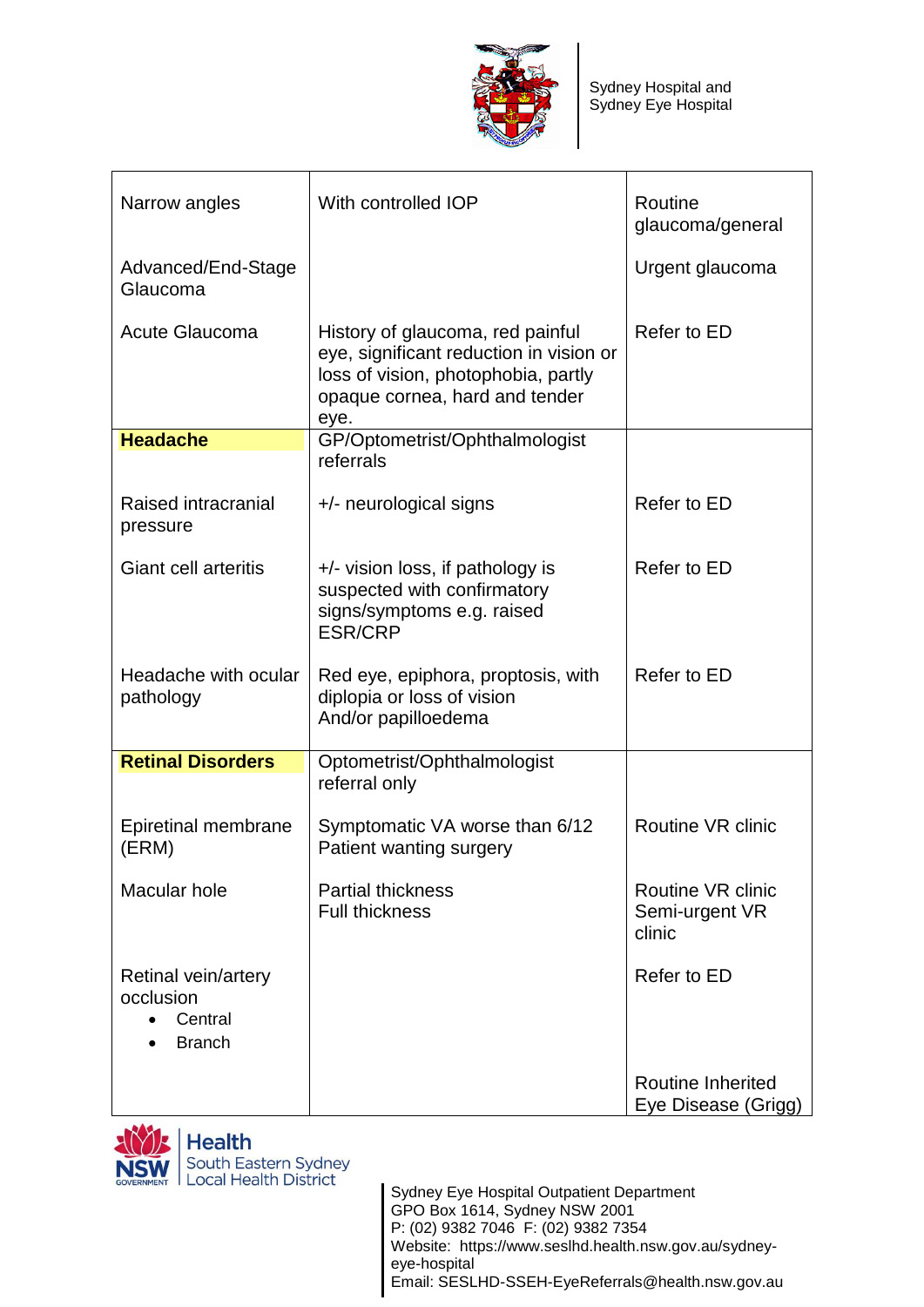

| <b>Inherited Eye</b><br>Diseases including<br>Retinitis Pigmentosa,<br><b>Stargardt Disease</b> |                                                                            | clinic + Orthoptics<br>(HVF)                                 |
|-------------------------------------------------------------------------------------------------|----------------------------------------------------------------------------|--------------------------------------------------------------|
| <b>Vitreous</b><br>haemorrhage                                                                  | Known diabetic retinopathy<br>New haemorrhage, no previous<br>history      | <b>Urgent VR clinic</b><br>Refer to ED                       |
|                                                                                                 | Amsler grid changes<br>New onset, no history                               | <b>Urgent MR</b><br>Refer to ED                              |
| <b>Central serous</b><br>retinopathy (CSR)                                                      |                                                                            | Semi-urgent ocular<br>oncology                               |
| Choroidal naevus                                                                                |                                                                            | <b>Urgent ocular</b><br>oncology                             |
| Intraocular melanoma                                                                            |                                                                            |                                                              |
| <b>Strabismus (Squint)</b>                                                                      | Optometrist/Ophthalmologist                                                |                                                              |
|                                                                                                 | referral only                                                              |                                                              |
| Strabismus/lazy eye                                                                             | With diplopia/suspicion of nerve<br>palsy                                  | Refer to ED                                                  |
|                                                                                                 | With thyroid eye disease                                                   | Semi-urgent<br>Orthoptics and<br>oculoplastics               |
| Esotropia (ET)<br>(convergent)                                                                  | Adults (longstanding)<br>Children under age of 8<br>Children over age of 8 | Routine squint<br><b>Urgent squint</b><br>Semi-urgent squint |
|                                                                                                 | <b>ET Acute onset</b>                                                      | <b>Urgent squint</b>                                         |
| Exotropia (XT)<br>(divergent)                                                                   | Acute onset                                                                |                                                              |
|                                                                                                 | Children<br>Adult $+/-$ ptosis                                             | Urgent squint<br>Refer to ED                                 |
|                                                                                                 | Long-standing adult                                                        | Routine squint                                               |
| <b>Trauma</b>                                                                                   | Adnexal (lid) trauma                                                       | Refer to ED                                                  |
|                                                                                                 | <b>Blunt trauma</b>                                                        | Refer to ED                                                  |
|                                                                                                 | Chemical burn                                                              | Refer to ED                                                  |

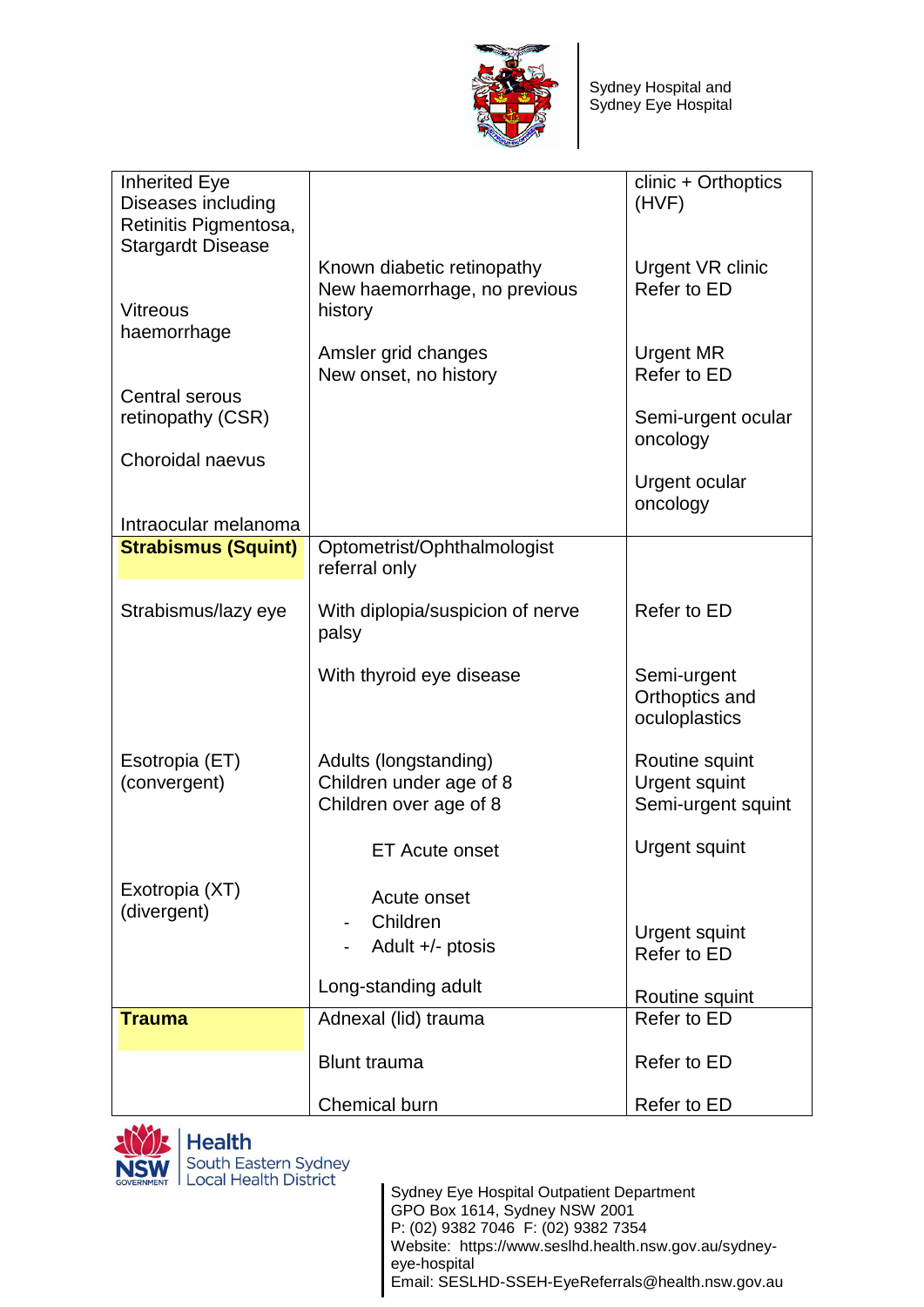

|                                         | Foreign body                                                                                                                                                                    | Refer to ED                             |
|-----------------------------------------|---------------------------------------------------------------------------------------------------------------------------------------------------------------------------------|-----------------------------------------|
|                                         | <b>Orbital fracture</b>                                                                                                                                                         | Refer to ED                             |
|                                         | <b>Retinal detachment</b>                                                                                                                                                       | Refer to ED                             |
|                                         | Vitreous haemorrhage                                                                                                                                                            | Refer to ED                             |
|                                         | Hyphaema                                                                                                                                                                        | Refer to ED                             |
| <b>Uveitis</b>                          | Acute +/- reduced vision, elevated<br>IOP, posterior segment<br>involvement. Uveitis in only good<br>eye.<br>Long-standing                                                      | Refer to ED<br>Uveitis clinic $-$ to be |
|                                         |                                                                                                                                                                                 | triaged by Fellow or<br>consultant only |
| <b>Visual Disturbance/</b>              |                                                                                                                                                                                 |                                         |
| <b>Vision Loss</b>                      |                                                                                                                                                                                 |                                         |
|                                         |                                                                                                                                                                                 |                                         |
| Sudden loss of vision                   |                                                                                                                                                                                 | Refer to ED                             |
| <b>Blurred vision</b><br>(non-cataract) | Acute onset                                                                                                                                                                     | Refer to ED                             |
| Neuro-ophthalmic<br>disorders           | Sudden unilateral or bilateral loss of<br>vision, sudden lid ptosis, sudden<br>double vision, sudden onset visual<br>field loss, pain on eye movements,<br>new onset anisocoria | Refer to ED                             |
|                                         | Hemianopia after stroke<br>Review after rehabilitation for<br>traumatic brain injury (TBI)                                                                                      | Routine neuro-<br>ophthalmology         |
| <b>Flashes/floaters</b>                 | With reduced vision and/or                                                                                                                                                      | Refer to ED                             |
|                                         | cobwebs, curtain/shadow over<br>vision                                                                                                                                          |                                         |
| <b>Screening</b>                        | Ethambutol                                                                                                                                                                      | Orthoptics <1/12                        |
|                                         |                                                                                                                                                                                 | from start of<br>treatment              |
|                                         |                                                                                                                                                                                 |                                         |
|                                         | Plaquenil                                                                                                                                                                       | Orthoptics routine                      |



**Health** South Eastern Sydney<br>Local Health District